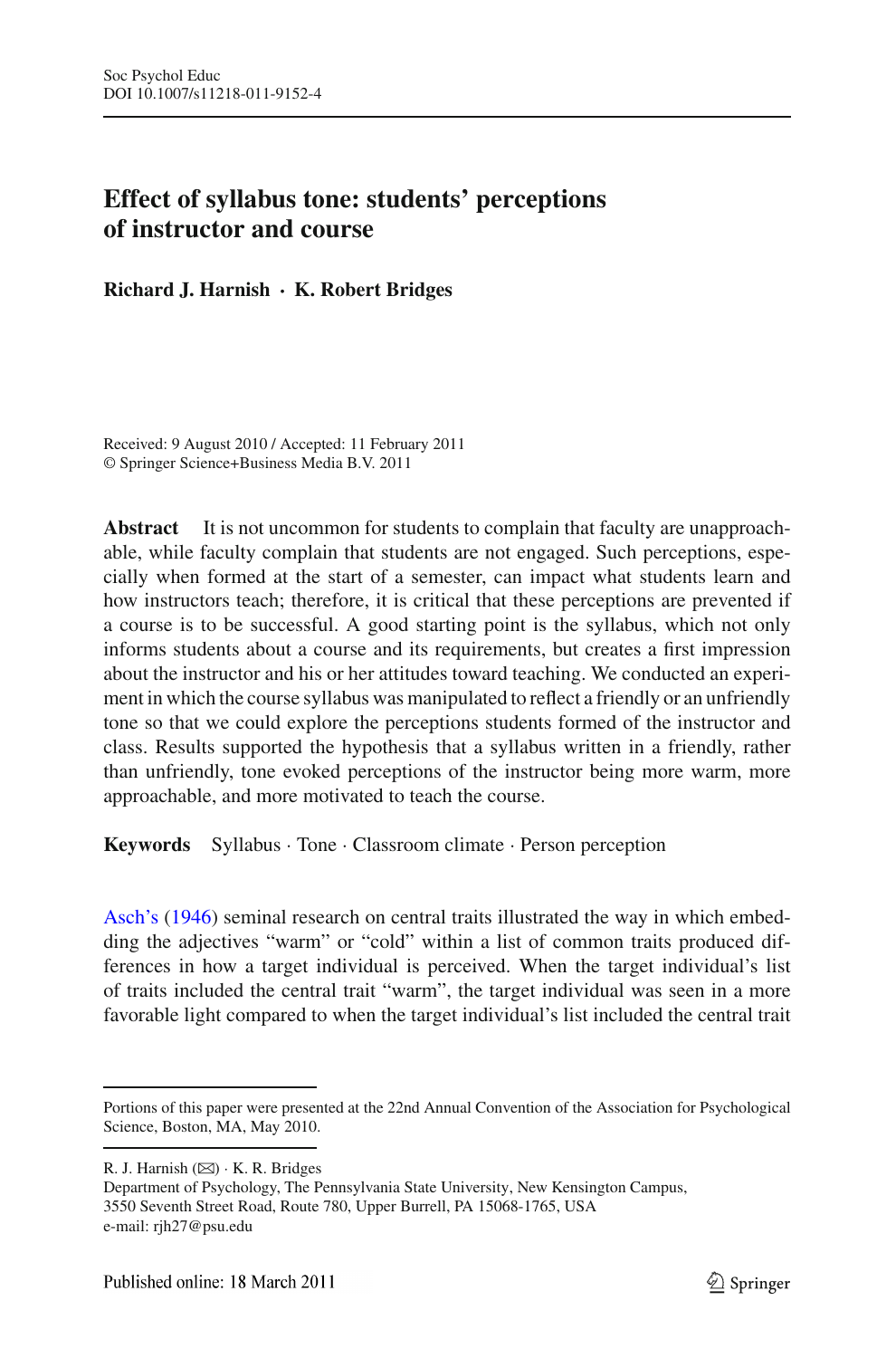"cold". Other researchers (e.g., [Babad et al. 1999](#page-10-1); [Buchert et al. 2008;](#page-10-2) [Griffin](#page-10-3) [2001;](#page-10-3) [Kelley 1950](#page-10-4); [McClleland 1970](#page-10-5); [Murray et al. 1990](#page-10-6); [Waters et al. 1988](#page-11-0); [Widmeyer and Loy 1988](#page-11-1)) extended [Asch](#page-10-0) [\(1946\)](#page-10-0) study to a classroom setting. For example, in one of the earliest studies on impression formation, [Kelley](#page-10-4) [\(1950\)](#page-10-4) found that when students were told a guest lecturer was "very warm", the central trait produced more favorable evaluations of the instructor than when students were told the guest lecturer was "rather cold". In a more recent replication and extension of Kelley's experiment, [Widmeyer and Loy](#page-11-1) [\(1988\)](#page-11-1) had students evaluate a lecture presented by a visiting professor. Prior to the lecture, students received background information about the instructor; some received information suggesting that the visiting professor was warm while others were presented with information that suggested the professor was cold. Analyses revealed that students perceived the visiting professor as a more effective teacher and more pleasant to have for class when he was described as a warm rather than a cold person.

Certainly, there are many sources (e.g., other students, advisors, other faculty, Internet sources like RateMyProfessor and Facebook) students can use to learn about the reputation of faculty and courses. However, one source of information students may use (and use repeatedly) throughout a semester is the course syllabus. [McKeachie](#page-10-7) [\(1986\)](#page-10-7) was among the first to note the syllabus not only informs students about the course and its requirements but also about the personality of the instructor. As such, students can glean from a syllabus the instructor's interpersonal style and approachability and therefore can create a first impression about an instructor and his or her attitudes toward students and learning [\(DiClementi and Handelsman 2005](#page-10-8); [Grunert](#page-10-9) [1997\)](#page-10-9).

Given the importance of a course syllabus, the purpose of the current research was to explore the effect syllabus tone had on perceptions of an instructor and the course. Although many authors (e.g., [DiClementi and Handelsman 2005](#page-10-8); [Grunert](#page-10-9) [1997;](#page-10-9) [McKeachie 1986\)](#page-10-7) have suggested a syllabus can create an impression about an instructor, the literature on syllabus tone does not demonstrate its impact. We used [Babad et al.](#page-10-1) [\(1999](#page-10-1)) work as a conceptual framework for the current research which replicated [Asch](#page-10-0) [\(1946\)](#page-10-0) central trait study. In an initial class meeting, Babad and colleagues [\(1999](#page-10-1)) told introductory psychology students that researchers were conducting an experiment on first impressions and that they would like to assess students' first impressions of their instructor. Students were informed that in prior assessments, their professor was characterized as intelligent, skillful, industrious, warm or cold, determined, practical and cautious. Once the description of the instructor was presented, students were asked to complete a course evaluation questionnaire. Following the course evaluations, the professor entered the classroom, delivered a 30 min lecture on the nature of psychology, then left. After the instructor had exited the classroom, the researchers re-administered the course evaluation questionnaire. Three months later, toward the end of the semester, the course evaluation questionnaire was administered by the researchers for a third time. [Babad et al.](#page-10-1) [\(1999\)](#page-10-1) found that initial perceptions of the instructor changed over the course of the semester; results revealed final evaluations were inconsistent with initial evaluations.

For the current research, rather than informing students that their instructor was characterized as intelligent, skillful, industrious, warm or cold, determined, practical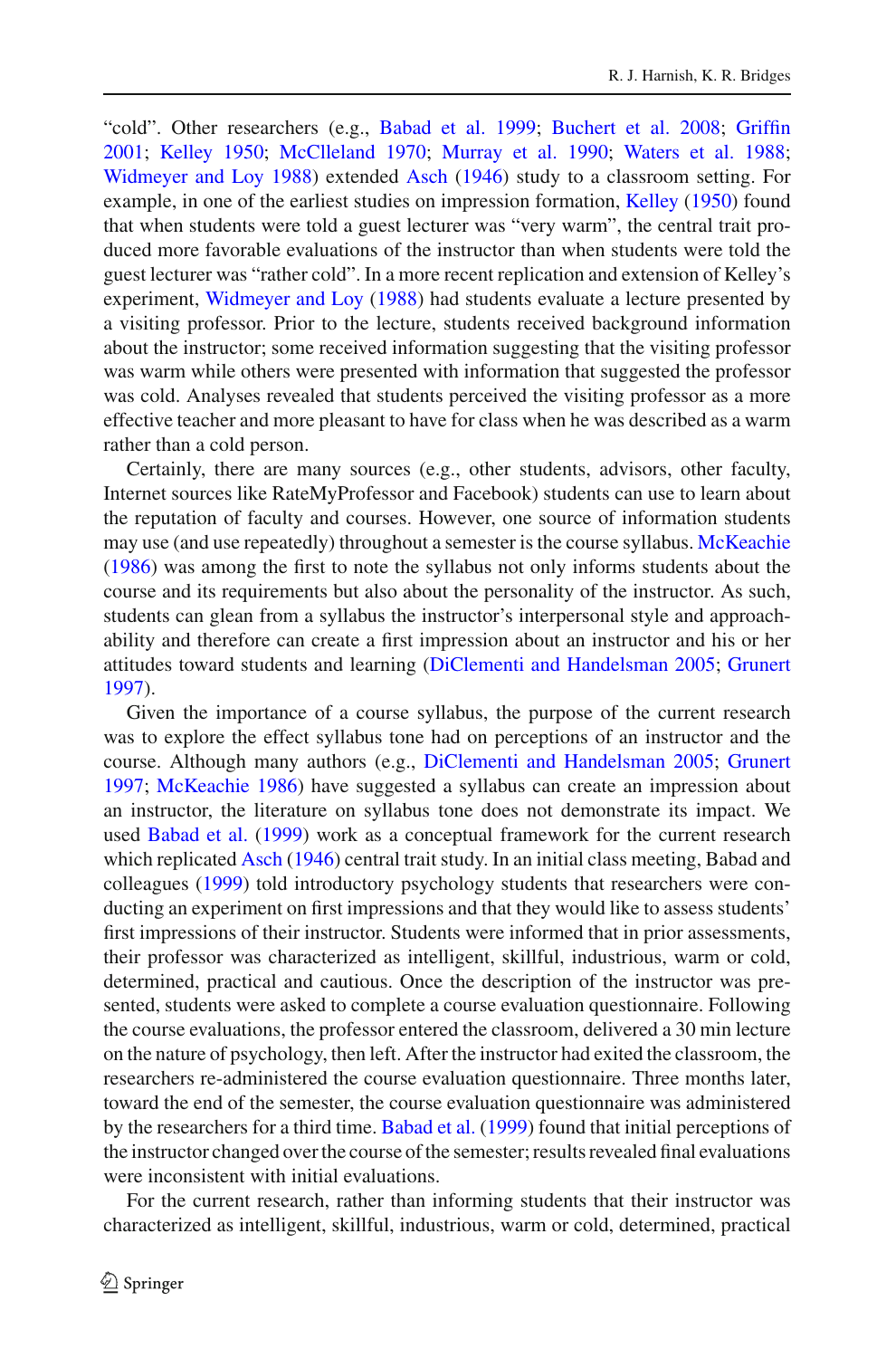and cautious, our central trait manipulation was conducted through the construction of two syllabi: one written in a friendly tone, and one written in an unfriendly tone. We believed that students who read the syllabus written in a friendly tone would attribute warmth to their instructor while those who read the syllabus written in an unfriendly tone would attribute coldness to their instructor. To test the impact syllabus tone would have on subsequent impressions of the instructor, some of the students who participated in the study read only the friendly or unfriendly syllabus while others read the friendly or unfriendly syllabus and then watched a short video-taped lecture attributed to the syllabus' author. Unlike the [Babad et al.](#page-10-1) [\(1999\)](#page-10-1) research, we administered our dependent measures only once; as noted earlier, some completed the dependent measures after they read the syllabus, while others completed the dependent measures after they read the syllabus and watched a short video-taped lecture. In this manner, we could explore possible halo effects [\(Nisbett and Wilson 1977](#page-11-2); [Thorndike 1920\)](#page-11-3) caused by the syllabus. It was hypothesized that students' evaluation of an instructor who provided a syllabus written in a friendly tone would be evaluated more positively than an instructor who provided a syllabus written in an unfriendly tone.

# **1 Method**

# 1.1 Participants

One hundred and seventy-two (172) Pennsylvania State University undergraduate students who were enrolled in introductory psychology took part in this experiment and received extra credit in exchange for their participation. Participants were tested in small groups of 20–30 students.

## 1.2 Stimulus materials

A base or "skeleton" syllabus was created in order that identical topics could be included in the friendly and unfriendly syllabus. These topics focused on information thought to be necessary for an effective syllabus (see [Suddreth and Galloway 2006](#page-11-4)). For the current research, the base syllabus was modified to reflect the desired tone of each syllabus using characteristics hypothesized by [Harnish et al.](#page-10-10) [\(2011](#page-10-10)) to illustrate a positive or friendly syllabus tone. These characteristics included: (1) using positive or friendly language; (2) providing a rationale for assignments; (3) sharing personal experiences; (4) using humor; (5) conveying compassion; and (6) showing enthusiasm for the course. For example, in the syllabus written in a friendly tone, the instructor held "student hours", and students were welcome to contact the instructor "outside of class and student hours. You may email me, call my office, or contact the department and leave a message". In contrast, for the syllabus written in an unfriendly tone, the instructor held, "office hours" and students could only contact the instructor during office hours. If students needed to contact the instructor "outside of office hours, you may email me, call my office, or contact the department and leave a message". Similar friendly/unfriendly tone manipulations were done on the following sections of the syllabus: (1) the course description (2) course goals and objectives (3) instructor's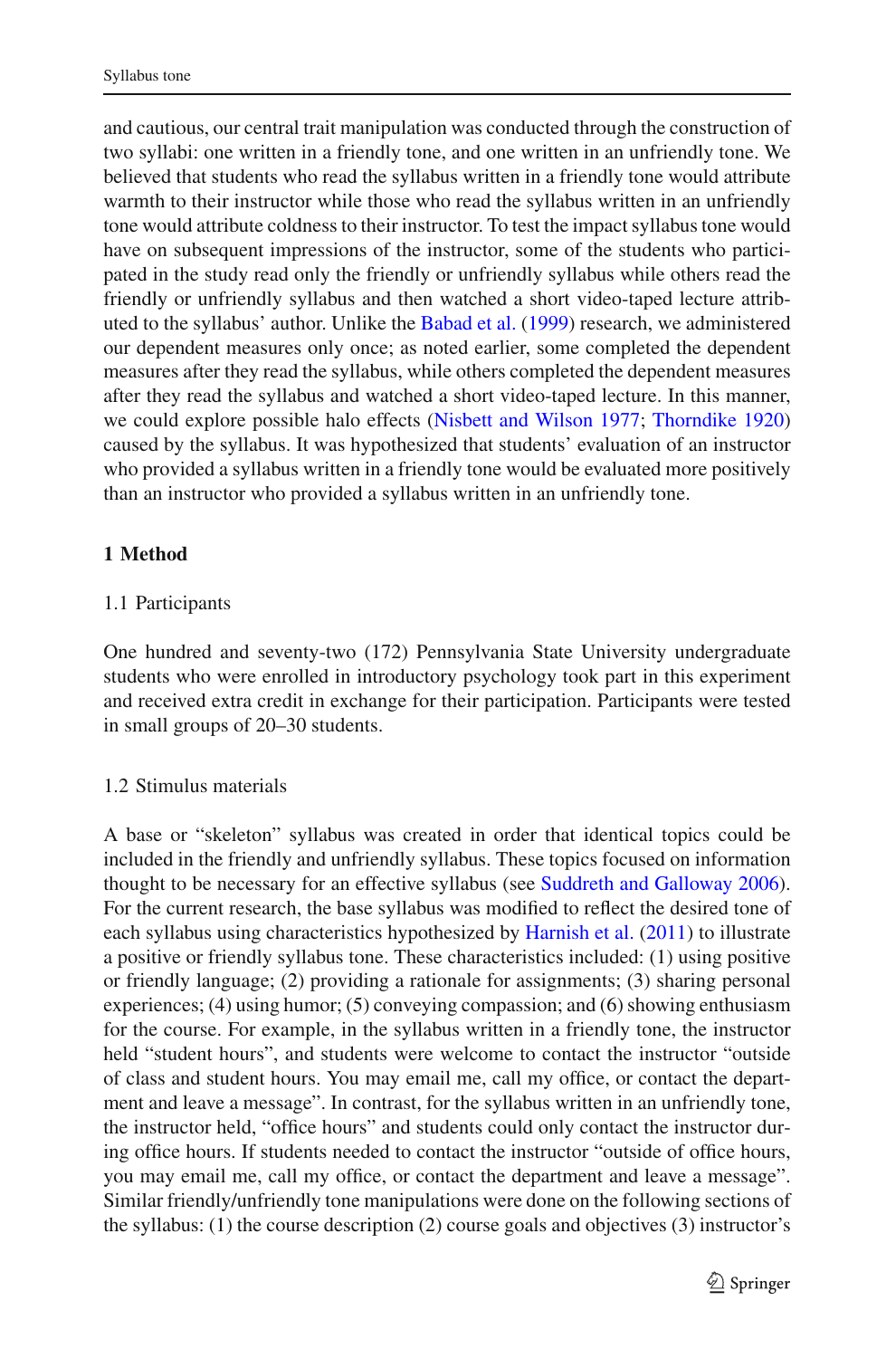teaching philosophy and beliefs (4) attendance policy (5) class participation (6) missed exams or assignments policy (7) grading policy, and (8) learning resources available to students. Table [1](#page-4-0) details the wording differences between the two syllabi.

#### 1.3 Measures

Participants completed a questionnaire modeled after [Buchert et al.](#page-10-2) [\(2008](#page-10-2)) which included items similar to those found on a university-sponsored teacher evaluation form. The following items measured perceived instructor approachability: "The instructor encourages students to ask questions and express their knowledge". "The instructor is available to assist students". "The instructor provides constructive feedback on students' work that helps students improve". "The instructor clearly communicates expectations for student achievement". "The instructor clearly communicates the importance of the subject matter". Participants rated the instructor on a 5-point Likert-type scale with response options which ranged from *not at all* to *very much*. The items were combined to form an approachability index (Cronbach coefficient alpha was .82).

Items that assessed the instructor's ability to motivate students included: "How much do you like the professor after reading the syllabus?" "How likely would you be to schedule a class with this professor?" "Do you think you will want to take another course from this instructor?" "Do you think you will have a more positive attitude about this subject matter after taking a course with this instructor?" Items were rated using a 5-point Likert-type scale with response options which ranged from *not at all* to *very much*. The items were combined to form a motivation index. Cronbach coefficient alpha for the motivation index was .86.

Participants also rated the instructor on two items that addressed difficulty of the course. These items were: "Compared to other courses, how hard would you expect to work in a course led by this instructor?" and "Compared to other professors, how difficult do you expect this professor to be?" A 5-point Likert-type scale with response options which ranged from *not at all* to *very much* was used. Items were combined to form a difficulty index (Cronbach coefficient alpha was .77).

Finally, participants, using a 5-point Likert-type scale with response options which ranged from *not at all* to *very much*, rated the instructor on 18 trait adjectives modeled after [Asch](#page-10-0) [\(1946](#page-10-0)). The order in which the trait adjectives were presented was randomized. The traits which measured the target's warmth were: *humorous, imaginativeness*, *sociable*, *generous*, and *popular*. The warm traits were combined to form a warmth index. Cronbach coefficient alpha for the warmth index was .79. Another set of items reflected the instructor's coldness: *irritable*, *ruthless*, *shrewd*, *self-centered*, and *unhappy*. The cold traits were combined to form a coldness index; Cronbach coefficient alpha was .84.

### 1.4 Procedure

Participants were told that the psychology department was in the process of reviewing potential candidates for an adjunct position within the department. The faculty search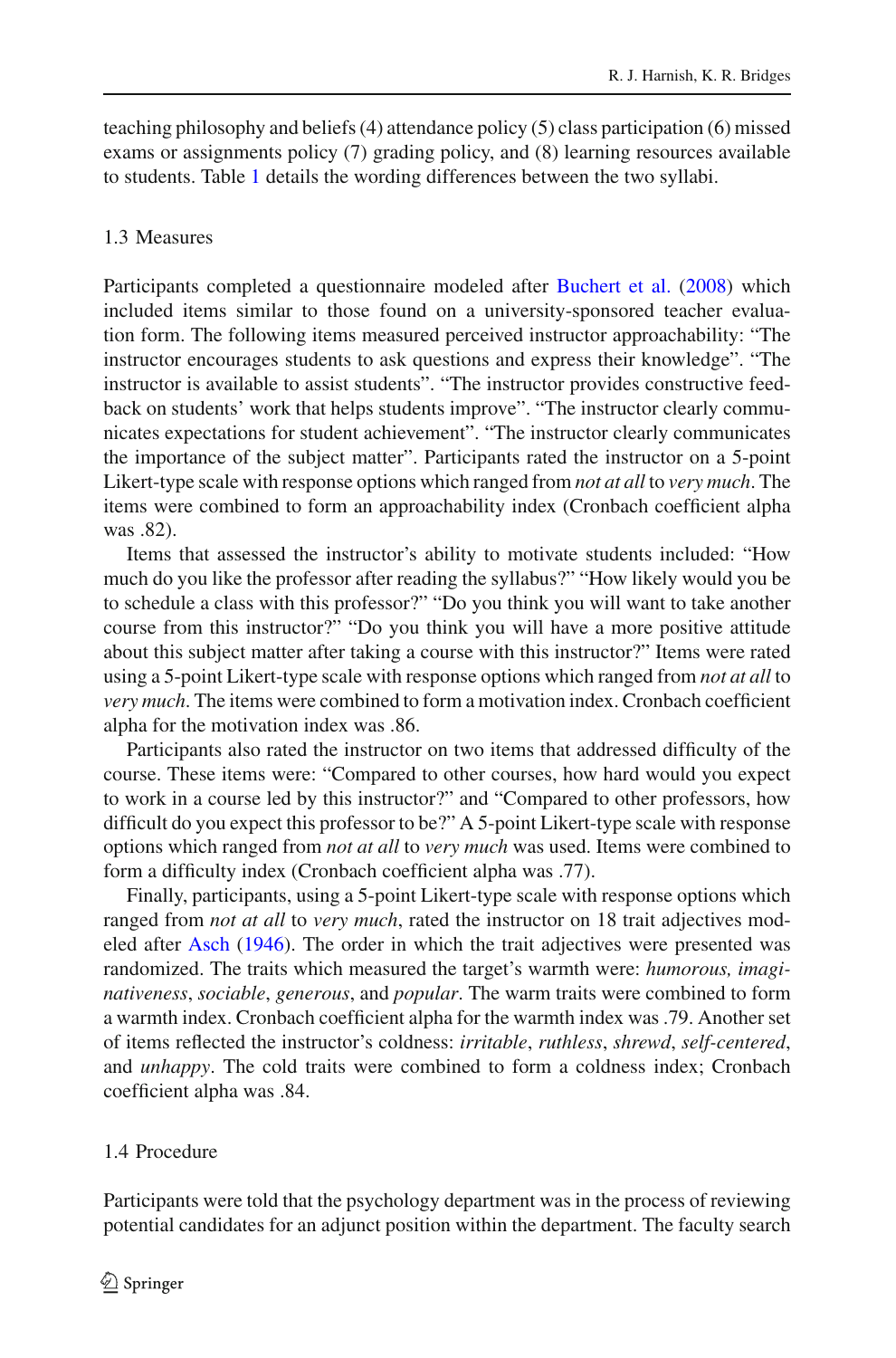|                                                       | Cold                                                                                                                                                                                                                                                                                                                                                        | Warm                                                                                                                                                                                                                                                                                                                                      |
|-------------------------------------------------------|-------------------------------------------------------------------------------------------------------------------------------------------------------------------------------------------------------------------------------------------------------------------------------------------------------------------------------------------------------------|-------------------------------------------------------------------------------------------------------------------------------------------------------------------------------------------------------------------------------------------------------------------------------------------------------------------------------------------|
| Office hours                                          | Office Hours:                                                                                                                                                                                                                                                                                                                                               | Student hours:                                                                                                                                                                                                                                                                                                                            |
|                                                       | 233 Jones Hall                                                                                                                                                                                                                                                                                                                                              | 233 Jones Hall                                                                                                                                                                                                                                                                                                                            |
|                                                       | MWF 10:00-10:50 a.m                                                                                                                                                                                                                                                                                                                                         | MWF 10:00-10:50 a.m                                                                                                                                                                                                                                                                                                                       |
|                                                       | TR 9:30-10:30 a.m.                                                                                                                                                                                                                                                                                                                                          | TR 9:30-10:30 a.m.                                                                                                                                                                                                                                                                                                                        |
|                                                       | jsmith@hotmail.com                                                                                                                                                                                                                                                                                                                                          | jsmith@hotmail.com                                                                                                                                                                                                                                                                                                                        |
|                                                       | If you need to contact me outside of<br>office hours, you may email me, call<br>my office, or contact the department<br>and leave a message                                                                                                                                                                                                                 | I welcome you to contact me outside of<br>class and student hours. You may<br>email me, call my office, or contact<br>the department and leave a message                                                                                                                                                                                  |
| Course description                                    | When you think about psychology,<br>what comes to mind? My guess is<br>that you thought about Dr. Phil, the<br>old Frazier sitcom, or someone that<br>"helps" people. That is a typical first<br>impression of the field; one that<br>excludes many other topics that fall<br>under the heading of "psychology"<br>that you haven't thought of $\dots$      | When you think about psychology,<br>what comes to mind? My guess is<br>that you thought about Dr. Phil, the<br>old Frazier sitcom, or someone that<br>"helps" people. Not bad for a first<br>impression of the field, but there are<br>many other topics that fall under the<br>heading of "psychology" that you<br>haven't thought of    |
| Course goals and<br>objectives                        | Some of the specific skills you should<br>obtain in this course are listed below.<br>Because you are not yet a critical<br>consumer of information about<br>mental processes and behavior, all of<br>these activities will help you become<br>one, and if you are motivated enough,<br>use the skills in your daily life                                    | Some of the specific skills I hope you<br>will obtain in this course are listed<br>below. Being a critical consumer of<br>information about mental processes<br>and behavior is important; all of<br>these activities will help you become<br>one, and it is my hope that you will<br>use the skills in your daily life                   |
| Instructor's<br>teaching<br>philosophy and<br>beliefs | This course is a bit like a restaurant<br>My job is like the chef in the<br>restaurant. I serve up the "food" via<br>lectures and assignments. It's your<br>job to "eat" what I prepare. However,<br>unlike your mom or dad who told you<br>to clean your plate, I will not hound<br>you if you're not hungry. That is your<br>choice and your choice alone | This course is a bit like a restaurant<br>My job is like the chef in the<br>restaurant. I want to serve you the<br>most appetizing and nutritious food<br>I can. But unlike meals with your<br>family, I will not hound you if you<br>are not hungry. Why? Well, from my<br>experiences with my own kids,<br>I know I cannot make you eat |
| Attendance                                            | I expect you to attend every class. If<br>you cannot attend a class, please let<br>me know. If circumstances make you<br>miss more than 3 classes during the<br>semester, I will drop you from the<br>class roster in accordance with the<br>University attendance policy                                                                                   | You should attend every class but<br>extenuating circumstances arise that<br>can make this difficult. If you cannot<br>attend a class, please let me know. If<br>circumstances make you miss more<br>than 3 classes during the semester,<br>you may be overextended and should<br>drop the class per the University<br>attendance policy  |
| Class participation                                   | Come prepared to actively participate<br>in this course. This is the best way to<br>engage you in learning the material<br>(and it makes the lectures more<br>interesting                                                                                                                                                                                   | I hope you actively participate in this<br>course. I say this because I found it is<br>the best way to engage you in<br>learning the material (and it makes<br>the lectures more fun) $\dots$                                                                                                                                             |

<span id="page-4-0"></span>**Table 1** Description of emotional tone in cold and warm syllabus sections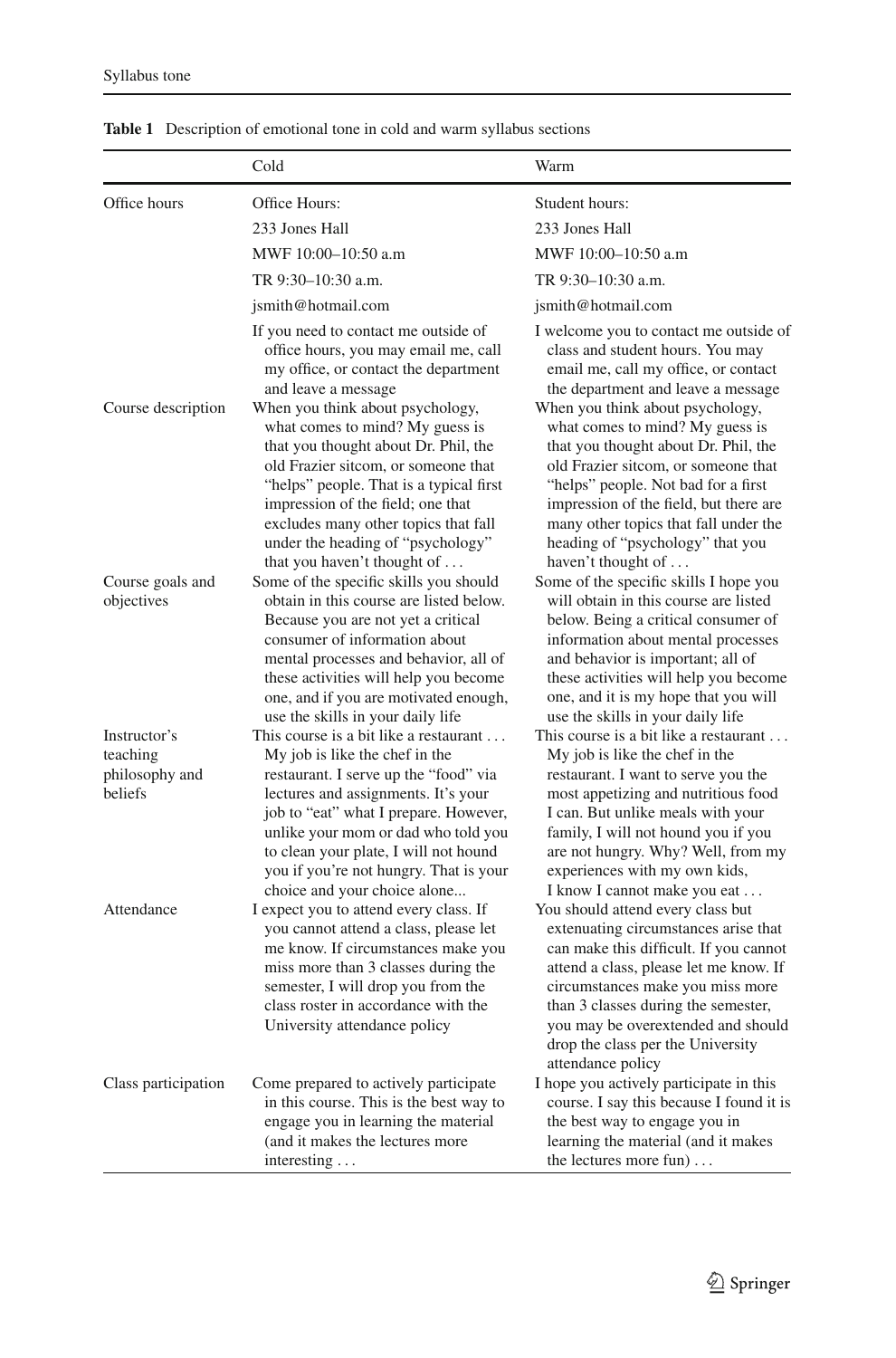|                                       | Cold                                                                                                                                                                                                                                                                                                                     | Warm                                                                                                                                                                                                                                                                                                                  |
|---------------------------------------|--------------------------------------------------------------------------------------------------------------------------------------------------------------------------------------------------------------------------------------------------------------------------------------------------------------------------|-----------------------------------------------------------------------------------------------------------------------------------------------------------------------------------------------------------------------------------------------------------------------------------------------------------------------|
| Missed exams or<br>assignments        | Unfortunately, illnesses, death in the<br>family or other traumatic events are<br>part of life. Such events are no<br>excuse for not contacting me within<br>24 h of the event and provide<br>documentation. If you contact me<br>within 24 h of the event and<br>provide documentation, a make-up<br>exam will be given | Unfortunately, illnesses, death in the<br>family or other traumatic events are<br>part of life. Such events are<br>unwelcomed and because<br>I understand how difficult these<br>times are, if you contact me within<br>24 h of the event and provide<br>documentation, I will be happy to<br>give you a make-up exam |
| Grading                               | Exams are necessary to assess your<br>mastery of core concepts For<br>most students, exams will take<br>approximately 45 to complete, but<br>you will have the full class meeting<br>time $(80)$                                                                                                                         | Exams are necessary to assess your<br>mastery of core concepts For<br>most students, exams will take<br>approximately 45 to complete, but<br>please take your time and<br>remember that you have the full<br>class meeting time $(80)$                                                                                |
| Learning<br>resources for<br>students | At some point in your life, you asked<br>an expert for help with something.<br>If you find yourself not<br>understanding the assigned<br>readings, lectures and assignments,<br>please set up an appointment with<br>me                                                                                                  | We've all needed help in something<br>at some point in our lives. If you<br>find yourself not understanding the<br>assigned readings, lectures and<br>assignments, please set up an<br>appointment with me                                                                                                            |

#### **Table 1** continued

committee had selected a candidate, but before offering the candidate the position, student opinions about the candidate were needed. Students were informed that "due to scheduling difficulties, the candidate was not available to present the lecture that she had done for faculty".

For those students assigned to the no video condition, they were told "She left behind supporting materials, including a course syllabus, which students could review. Because the course syllabus seemed most relevant for students, we have made copies and now would like you to carefully review the candidate's syllabus for an introductory psychology course that she teaches and then evaluate her". A packet containing a syllabus (one written in either a friendly or unfriendly tone) and the questionnaire containing the dependent measures was presented to participants.

Those students assigned to the video condition were told, "Due to scheduling difficulties, the candidate was not available to present the lecture that she had done for faculty; however, she agreed that we could film her lecture and show it to you after you review some of the supporting materials she provided. Because the course syllabus seemed most relevant for students, we have made copies and now would like you to carefully review the candidate's syllabus for an introductory psychology course that she teaches. Once everyone has reviewed the syllabus, we will play the video recording of the lecture and ask you to evaluate her". After reviewing the syllabus (one written in either a friendly or unfriendly tone), participants watched the introduction to "*Deadly Persuasion: The Advertising of Alcohol and Tobacco"* a video lecture presented by Jean [Kilbourne](#page-10-11) [\(2003](#page-10-11)). This served as the recorded lecture from the faculty candidate.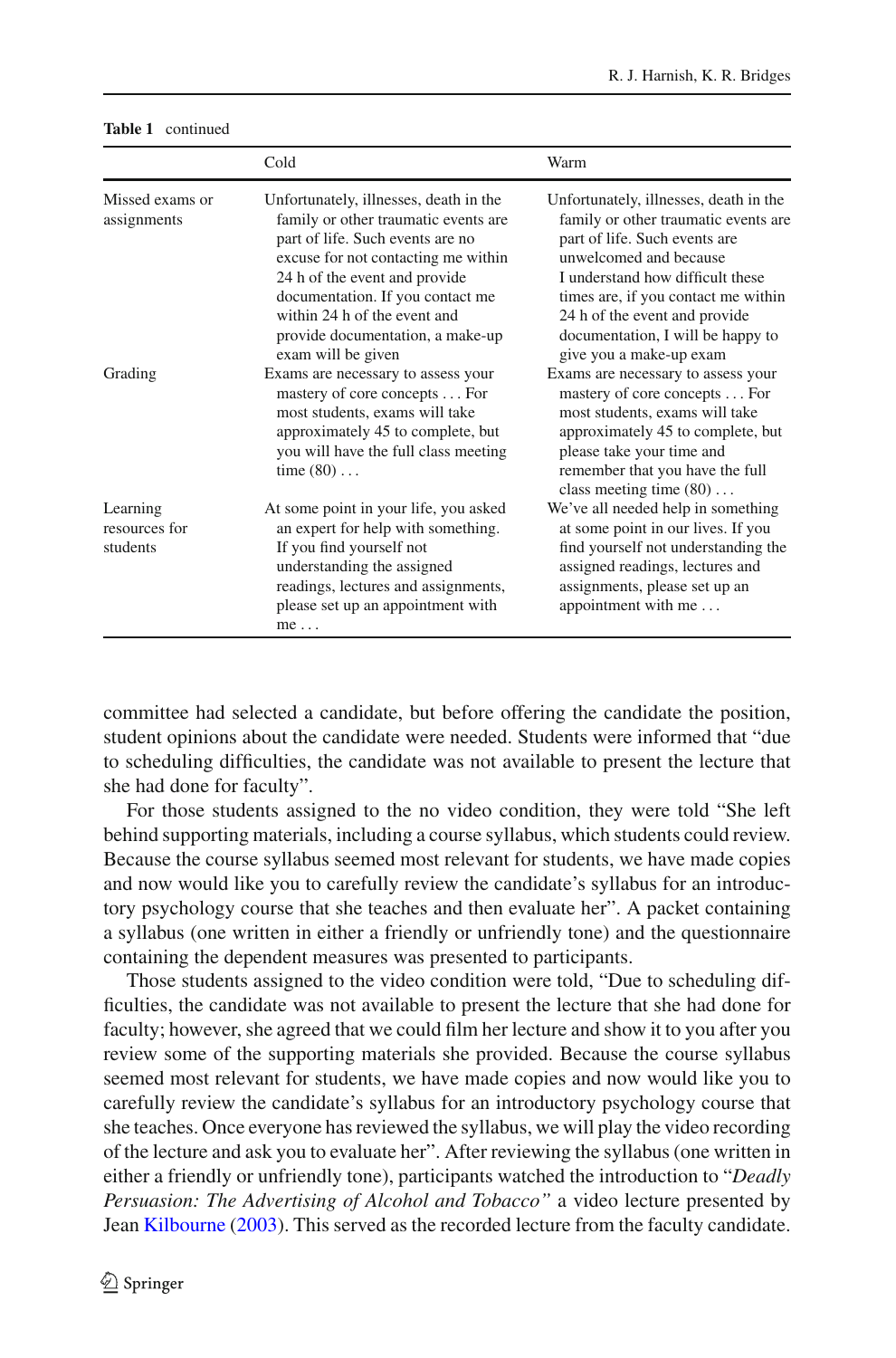The Kilbourne video was selected for two reasons: (1) we felt the topic matter would capture the attention of students; and (2) although Dr. Kilbourne was personable in the video, she did not appear to be overly friendly or unfriendly. Thus, we believed students could attribute the syllabus tone to that of the actor in the video supporting their initial perceptions (i.e., a halo effect would be possible). None of the students had seen the video prior to the experiment.

### **2 Results**

A series of 2 (Tone of Syllabus: Friendly, Unfriendly)  $\times$  2 (Video: Present, Absent) ANOVAs were conducted on the dependent measures (i.e., coldness index, warmth index, approachability index, motivation index and difficulty index). For all the analyses, Sidak-Bonferroni adjusted *p*-values were used to counter the effect of multiple testing with a family-wise alpha error set at 1%. Only significant results are reported for the following indices.

### 2.1 Coldness index

A main effect for the tone of the syllabus read occurred,  $F(1, 168) = 67.28$ ,  $p \sim .001$ , partial  $\eta^2 = .29$ . Those who read the syllabus written in an unfriendly tone rated the hypothetical adjunct candidate as being colder  $(M = 2.42, SD = .78)$ than those who read the syllabus written in a friendly tone  $(M = 1.62, SD = .47)$ .

#### 2.2 Warmth index

For the warmth index, two main effects occurred. Those who received the syllabus written in a friendly tone rated the target as being warmer ( $M = 3.52$ , SD = .59) than those who read the syllabus that was written in an unfriendly tone  $(M = 2.82, SD = .76)$ ,  $F(1, 168) = 39.87$ ,  $p < .001$ , partial  $\eta^2 = .19$ . In addition, a main effect emerged for the video manipulation such that those who did not see the videotaped lecture rated the candidate warmer ( $M = 3.31$ , SD = .78) than those who watched the videotaped lecture ( $M = 3.00$ , SD = .68),  $F(1, 168) = 10.77$ ,  $p < .002$ , partial  $\eta^2 = .06$ .

### 2.3 Approachability index

A main effect for the tone of the syllabus was observed,  $F(1, 168) = 8.75$ ,  $p < .005$ , partial  $\eta^2 = 0.05$ . Those who read the syllabus written in a friendly tone rated the target as being more approachable  $(M = 4.07, SD = .60)$  compared to those who read the syllabus written in an unfriendly tone  $(M = 3.77, SD = .73)$ . Also, a main effect for the video manipulation occurred,  $F(1, 168) = 8.64$ ,  $p < .005$ , partial  $\eta^2$  = .05. Those who saw the videotaped lecture rated the target as less approachable  $(M = 3.81, SD = .71)$  compared to those who did not see the videotaped lecture  $(M = 4.09, SD = .62).$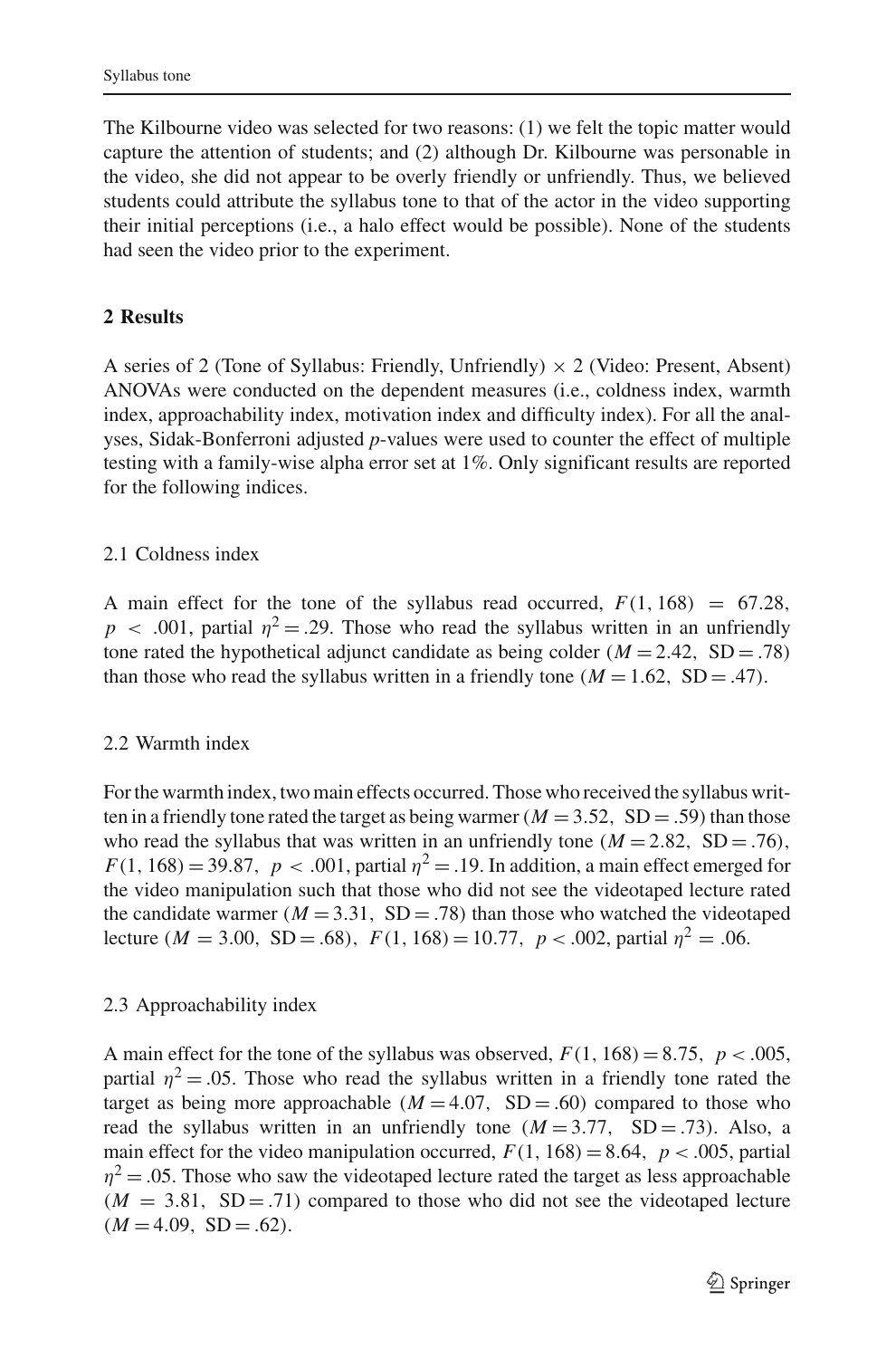#### 2.4 Motivation index

Two main effects were observed for this analysis. Those who read the syllabus written in a friendly tone rated the instructor as being more motivated to teach the course  $(M = 3.60, SD = .80)$  than those who received the syllabus that was written in an unfriendly tone  $(M = 3.07, SD = .80)$ ,  $F(1, 168) = 19.16$ ,  $p <$ .001, partial  $\eta^2 = 0.10$ . Additionally, there was a main effect for the video manipulation,  $F(1, 168) = 6.29$ ,  $p < .02$ , partial  $\eta^2 = .04$ . Those who did not watch the videotaped lecture rated the instructor as being more motivated to teach the course  $(M = 3.51, SD = .88)$  than those who watched the videotaped lecture  $(M = 3.22, SD = .79).$ 

### 2.5 Difficulty index

A main effect for the tone of the syllabus read occurred,  $F(1, 168) = 10.36$ ,  $p < .003$ , partial  $\eta^2 = 0.06$ . Those who read the syllabus written in an unfriendly tone rated the course as being more difficult ( $M = 3.72$ , SD = .71) than those who read the syllabus written in a friendly tone ( $M = 3.34$ , SD = .73).

In sum, we found that students rated the instructor whose syllabus was written in a friendly tone as being warmer, less cold, more approachable, and more motivated to teach the course compared to the instructor whose syllabus possessed an unfriendly tone. It is interesting to note that participants expected the course taught by the instructor whose syllabus was written in friendly tone to be easier than the course taught by the same instructor but whose syllabus was written in an unfriendly tone. We also found that students who watched a short video-taped lecture of the instructor perceived the instructor to be less warm, less approachable, and less motivated to teach the course compared to students who did not watch the video-taped lecture.

## **3 Discussion**

Much has been written about factors that can influence initial perceptions of faculty and courses. However, one shortcoming of this body of research is the lack of experimental research on the manner in which the tone of a syllabus affects perceptions of an instructor and the course. Our results revealed that a syllabus written in a friendly tone had a significant impact on how the instructor was perceived. These findings are consistent with observations noted earlier which suggested that the tone of a syllabus can create impressions about an instructor and a course [\(DiClementi and Handelsman](#page-10-8) [2005;](#page-10-8) [Grunert 1997](#page-10-9); [Harnish et al. 2011](#page-10-10); [McKeachie 1986;](#page-10-7) [Rubin 1985\)](#page-11-5).

Interestingly, students who saw the short video-taped lecture rated the instructor as less warm, less approachable and less motivated than those who did not watch the video-taped lecture. What might account for these findings? One explanation is students were presented with additional information about the instructor; they were able to listen to a short lecture and in doing so many more cues were available for students to use to form an impression. For example, students could form impressions of the instructor based on perceived physical attractiveness, gender, speaking style,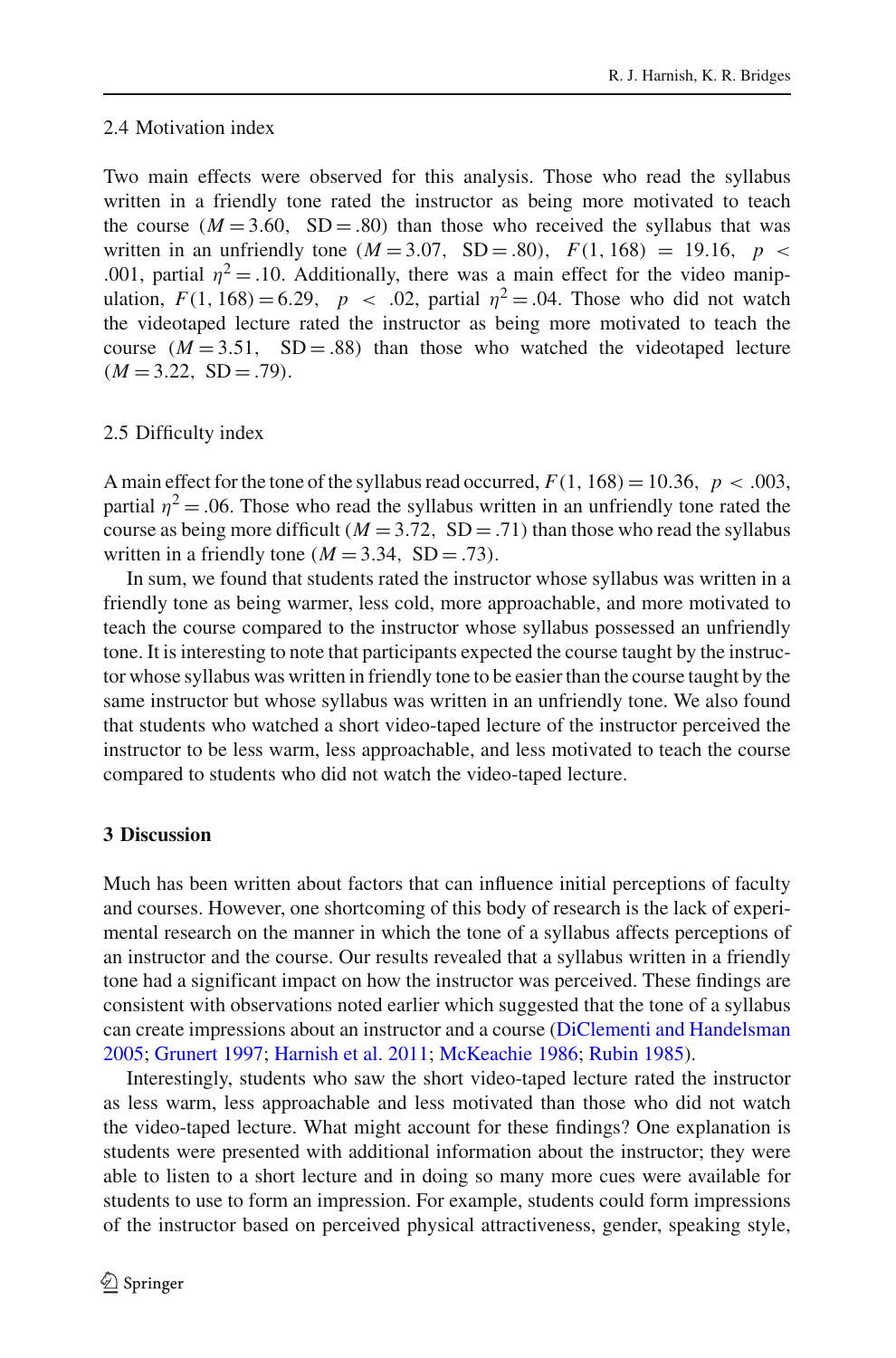and topic matter. Such cues are more salient than those used in the course syllabus and salient cues are used most heavily in making evaluations [\(Taylor and Fiske 1978](#page-11-6)). Viewed from a cognitive consistency perspective (see [Abelson 1968](#page-9-0) for an overview), the additional (salient) cues presented in the video-taped lecture may have caused cognitive inconsistencies in students' initial evaluation of the instructor which was based on either the syllabus written in a friendly or unfriendly tone. Faced with new cognitions about the instructor, students may have felt pressure to resolve the inconsistency (i.e., cognitive dissonance) and changed their evaluations by adding consonant cognitions. According to consistency theories, inconsistency engenders attitude change such that when relevant cognitions conflict, an attitude becomes unstable and open to change. Moreover, the cognitive consistency perspective provides a framework in which prior central trait research conducted in an educational setting can be integrated. For example, in the [Babad et al.](#page-10-1) [\(1999\)](#page-10-1) and [Buchert et al.](#page-10-2) [\(2008](#page-10-2)) studies, students were exposed to their professor throughout the semester and initial attitudes form about the professor changed. In contrast, in the [Griffin](#page-10-3) [\(2001](#page-10-3)) and [McClleland](#page-10-5) [\(1970\)](#page-10-5) studies, students were given a prompt to recall their initial attitudes about their professors. Such reminders served as a cue for cognitive consistency in students' attitudes and their subsequent evaluations.

As in the Babad's [\(1999](#page-10-1)) research, we also observed that students who read the syllabus written in a friendly tone (i.e., they attributed warmth to the instructor) thought the course would be less difficult than those who received the syllabus written in an unfriendly tone. Our participants primarily were first year college students in their first semester who were enrolled in an introductory psychology course. A friendly-toned syllabus might have evoked memories of the tone used by high school instructors. Certainly, the friendly syllabus may have been inconsistent with students' schemas about college courses and college professors. Alternatively, the finding can be explained by two underlying dimensions on which individuals are judged: competence and likeability [\(Rosenberg and Sidlak 1972\)](#page-11-7). Research has demonstrated a negative relationship between the dimensions of competency and likeability [\(Cuddy et al. 2004;](#page-10-12) [Judd et al.](#page-10-13) [2005;](#page-10-13) [Kervyn et al. 2009](#page-10-14)). For example, the elderly are seen as warmer when also described as lower in competence (i.e., forgetful) [\(Cuddy et al. 2005\)](#page-10-15). We might be observing a similar effect in the current study; those who read the syllabus written in a friendly tone perceived the course to be easier while those who read the syllabus written in an unfriendly tone perceived the course to be more difficult.

The current research has some limitations that should be acknowledged because they point to directions for future research. Unlike the [Babad et al.](#page-10-1) [\(1999](#page-10-1)) research which served as our conceptual framework, the present study was a laboratory study and because of its more controlled nature lacks ecological validity. Students did not have a class taught by an instructor whose syllabus they read and who they interacted over the course of a semester. Moreover, the assessment of the instructor and course occurred after examining the course syllabus or after examining the course syllabus and then watching a 5 min video-taped lecture. Future research is needed to determine the impact a syllabus might have throughout and at the end of a semester. This research is important because it is commonly assumed by faculty that students will revisit a syllabus throughout the semester for course information. If this assumption is true, will the syllabus serve as a prompt for students' initial impressions of an instructor?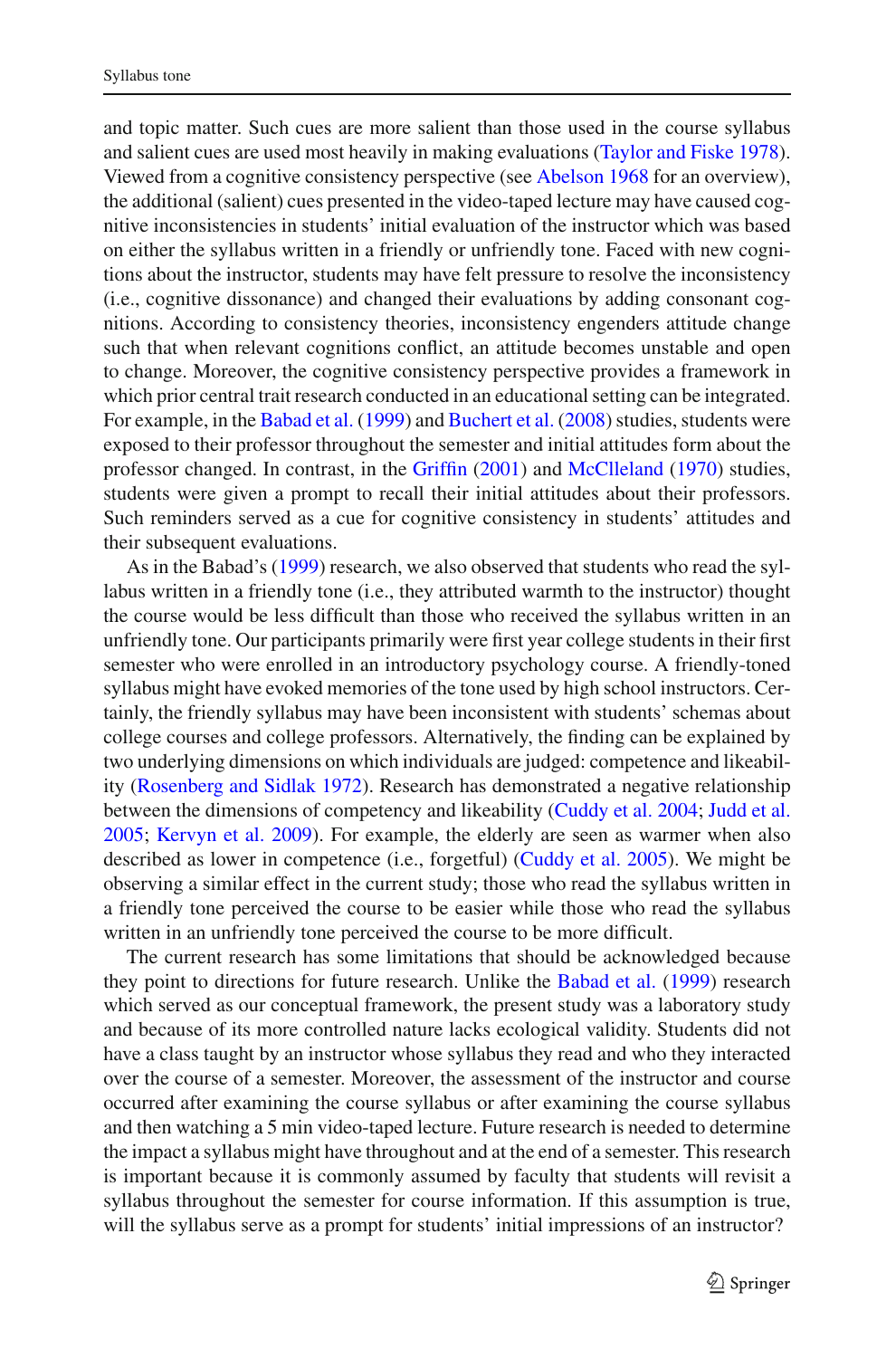Other factors affect student evaluation of teaching and instructor warmth as well; some are beyond the instructor's control. Indeed, factors such as the instructor's physical attractiveness [\(Ambady and Rosenthal 1992,](#page-9-1) [1993;](#page-10-16) [Best and Addison 2000](#page-10-17); [Babad et al. 2004\)](#page-10-18), gender [\(Feldman 1993;](#page-10-19) [Basow 1995](#page-10-20), [2000](#page-10-21); [Centra and Gaubatz](#page-10-22) [2000;](#page-10-22) [Ory 2001](#page-11-8)), likability [\(Frymier 1994](#page-10-23)), reputation [\(Griffin 2001\)](#page-10-3), and formality of dress [\(Gurung and Vespia 2007](#page-10-24)) can affect how students perceive instructors. Future research should examine the way in which physical attractiveness, gender, speaking style, course topic matter, and teaching style interact with a course syllabus to form expectations about a course.

Our findings take on even more importance in that the way in which students receive their syllabus is rapidly changing. While traditionally students were greeted by their instructor first and then presented with a syllabus, new technological advancements and course management software allow for the posting of syllabi prior to class meetings. Moreover, a recent report by the [National Center for Education Statistics](#page-11-9) [\(2008\)](#page-11-9) reported that 66% of U.S. post-secondary institutions offered some type of distance education during the 2006–2007 academic year. Distance education can be defined as "education or training courses delivered to remote (off-campus) sites via audio, video (live or prerecorded), or computer technologies, including both synchronous (i.e., [simultaneous\)](#page-10-25) [and](#page-10-25) [asynchronous](#page-10-25) [\(i.e.,](#page-10-25) [not](#page-10-25) [simultaneous\)](#page-10-25) [instruction"](#page-10-25) [\(](#page-10-25)Carnes et al. [2003](#page-10-25), p. 162). Given the financial pressures post-secondary institutions are experiencing coupled with student demand for convenient and flexible access to courses, it is likely that demand will increase for courses delivered via distance education. As institutions of higher learning move toward offering more courses via distance education, it is possible some students might never "meet" their instructor (e.g., those who take an online course). In such cases, initial impressions formed of faculty based upon syllabus tone will play a more important role in determining student evaluations of teaching.

There are important implications that can be drawn from our research. We found that presenting students with an effective syllabus written in a friendly, approachable tone can influence perceptions of the instructor and the course. Consequently, creating a syllabus for a course should not be an afterthought for instructors. Indeed, care should be taken in developing the syllabus with particular attention to its tone, because impressions are made that may facilitate faculty engagement with students. Such impressions, in turn, may set the stage for a more rewarding educational experience for those on both sides of the lectern.

**Acknowledgments** The authors thank Karen Rottschaefer, Lawrence Saha, and two anonymous reviewers for helpful comments on an earlier version of this manuscript. This research was supported by an Internal Research Development Grant from The Pennsylvania State University to the first author.

#### **References**

<span id="page-9-0"></span>Abelson, R. P., Aronson, E., McGuire, W. J., Newcomb, T. M., Rosenberg, M. J., & Tannenbaum, P. H. (Eds.). (1968). *Theories of cognitive consistency: A sourcebook*. Chicago: Rand McNally.

<span id="page-9-1"></span>Ambady, N., & Rosenthal, R. (1992). Thin slices of expressive behavior as predictors of interpersonal consequences: A meta-analysis. *Psychological Bulletin, 111*, 256–274.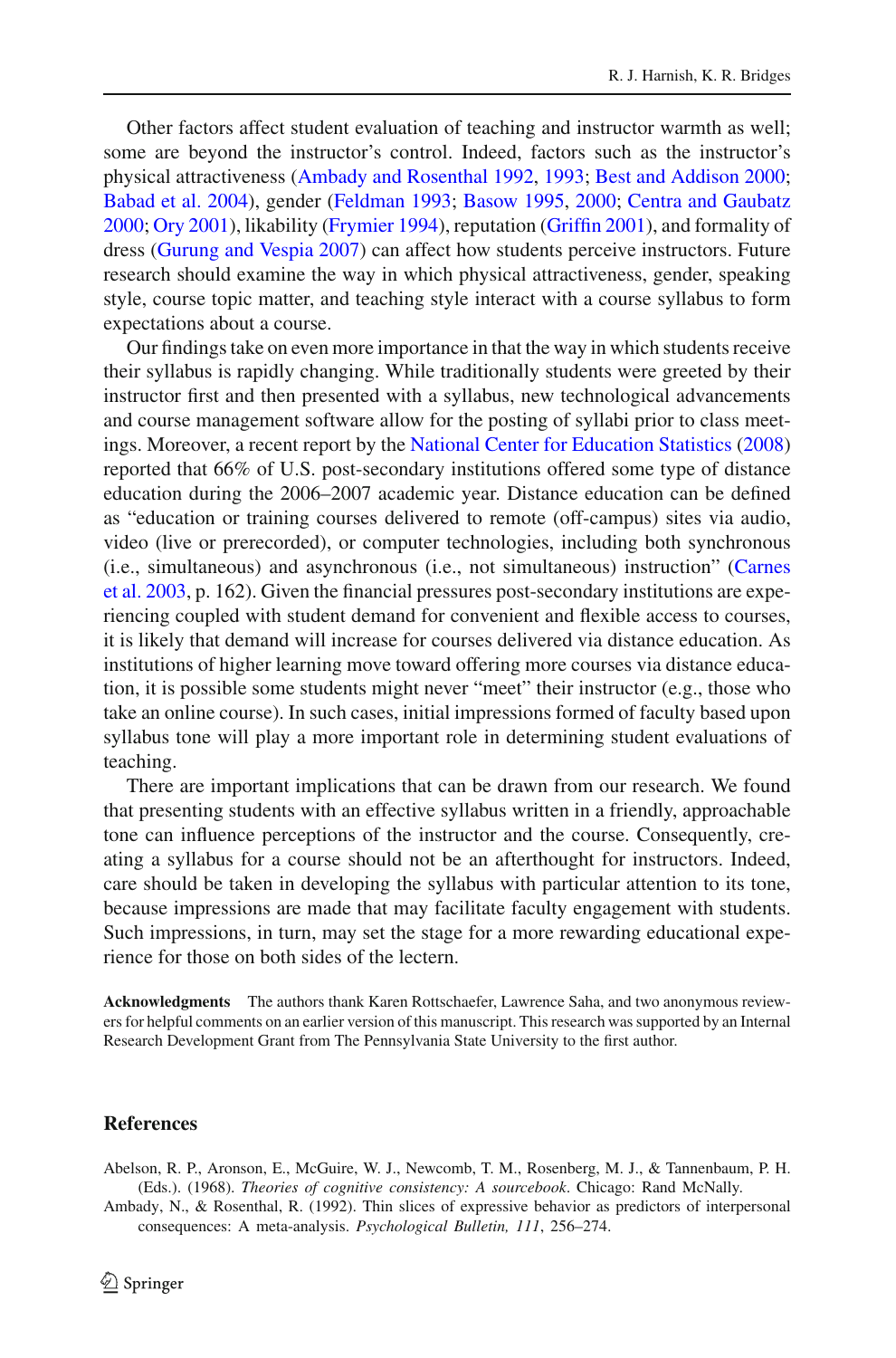- <span id="page-10-16"></span>Ambady, N., & Rosenthal, R. (1993). Half a minute: Predicting teacher evaluations from thin slices of nonverbal behavior and physical attractiveness. *Journal of Personality and Social Psychology, 64*, 431–441.
- <span id="page-10-0"></span>Asch, S. E. (1946). Forming impressions of personality. *Journal of Abnormal and Social Psychology, 41*, 258–290.
- <span id="page-10-18"></span>Babad, E., Avni-Babad, D., & Rosenthal, R. (2004). Prediction of students; evaluations from brief instances of professors' nonverbal behavior in defined instructional situations. *Social Psychology of Education, 7*, 3–33.
- <span id="page-10-1"></span>Babad, E., Kaplowitz, H., & Darley, J. (1999). A "classic" revisited: Students' immediate and delayed evaluations of a warm/cold instructor. *Social Psychology of Education, 3*, 81–102.
- <span id="page-10-20"></span>Basow, S. (1995). Student evaluations of college professors: When gender matters. *Journal of Educational Psychology, 87*, 656–665.
- <span id="page-10-21"></span>Basow, S. (2000). Best and worst professors: Gender patterns in students' choices. *Sex Roles, 43*, 407–417.
- <span id="page-10-17"></span>Best, J. B., & Addison, W. E. (2000). A preliminary study of perceived warmth of professor and student evaluations. *Teaching of Psychology, 27*, 60–62.
- <span id="page-10-2"></span>Buchert, S., Laws, E. L., Apperson, J. M., & Bregman, N. J. (2008). First impressions and professor reputation: Influence on student evaluations of instruction. *Social Psychology of Education, 11*, 397– 408.
- <span id="page-10-25"></span>Carnes, L. W., Awang, F., & Marlow, J. (2003). Can instructors ensure the integrity and quality of online courses?. *Delta Pi Epsilon Journal, 43*(3), 162–172.
- <span id="page-10-22"></span>Centra, J. A., & Gaubatz, N. B. (2000). Is there gender bias in student evaluations of teaching?. *The Journal of Higher Education, 70*, 17–33.
- <span id="page-10-12"></span>Cuddy, A. J. C., Fiske, S. T., & Glick, P. (2004). When professionals become mothers, warmth doesn't cut the ice. *Journal of Social Issues, 60*, 701–718.
- <span id="page-10-15"></span>Cuddy, A. J. C., Norton, M., & Fiske, S. T. (2005). This old stereotype: The stubbornness and pervasiveness of the elderly stereotype. *Journal of Social Issues, 61*, 267–285.
- <span id="page-10-8"></span>DiClementi, J. D., & Handelsman, M. M. (2005). Empowering students: Class-generated course rules. *Teaching of Psychology, 32*, 18–21.
- <span id="page-10-19"></span>Feldman, K. A. (1993). College students' views of male and female college teachers: Part II—evidence from students' evaluation of their classroom teachers. *Research in Higher Education, 34*, 151–211.
- <span id="page-10-23"></span>Frymier, A. B. (1994). The use of affinity-seeking in producing liking and learning in the classroom. *Journal of Applied Communication Research, 22*, 87–105.
- <span id="page-10-3"></span>Griffin, B. W. (2001). Instructor reputation and student ratings of instruction. *Contemporary Educational Psychology, 26*, 534–552.
- <span id="page-10-9"></span>Grunert, J. (1997). *The course syllabus: A learning centered approach*. Bolton, MA: Anker Publishing Company Inc.
- <span id="page-10-24"></span>Gurung, R. E. R., & Vespia, K. M. (2007). Looking good, teaching well? Linking liking, looks, and learning. *Teaching of Psychology, 34*, 5–10.
- <span id="page-10-10"></span>Harnish, R. J., O'Brien McElwee, R., Slattery, J. M., Frantz, S., Haney, M. R., Shore, C. M., & Penley, J. (2011). Creating the foundation for a warm classroom climate: Best practices in syllabus tone. *APS Observer, 24*, 23–27.
- <span id="page-10-13"></span>Judd, C. M., James-Hawkins, L., Yzerbyt, V. T., & Kashima, Y. (2005). Fundamental dimensions of social judgment: Understanding the relations between judgments of competence and warmth. *Journal of Personality and Social Psychology, 89*, 899–913.
- <span id="page-10-4"></span>Kelley, H. H. (1950). The warm-cold variable in first impressions of persons. *Journal of Personality, 18*, 431–439.
- <span id="page-10-14"></span>Kervyn, N., Yzerbyt, V. Y., Judd, C. M., & Nunes, A. (2009). A question of compensation: The social life of the fundamental dimensions of social perception. *Journal of Personality and Social Psychology, 96*, 828–842.
- <span id="page-10-11"></span>Kilbourne, J. (2003). *Deadly persuasion: The advertising of alcohol and tobacco* [DVD]. Available from Media Education Foundation.
- <span id="page-10-5"></span>McClleland, J. N. (1970). The effect of student evaluations of college instruction upon subsequent evaluations. *California Journal of Educational Research, 21*, 88–95.
- <span id="page-10-7"></span>McKeachie, W. J. (1986). *Teaching tips: A guidebook for the beginning college teacher (8th ed.)*. Lexington, MA: D. C. Heath.
- <span id="page-10-6"></span>Murray, H. G., Rushton, J. P., & Paunonen, S. V. (1990). Teacher personality traits and student instructional ratings in six types of university courses. *Journal of Educational Psychology, 82*, 250–261.